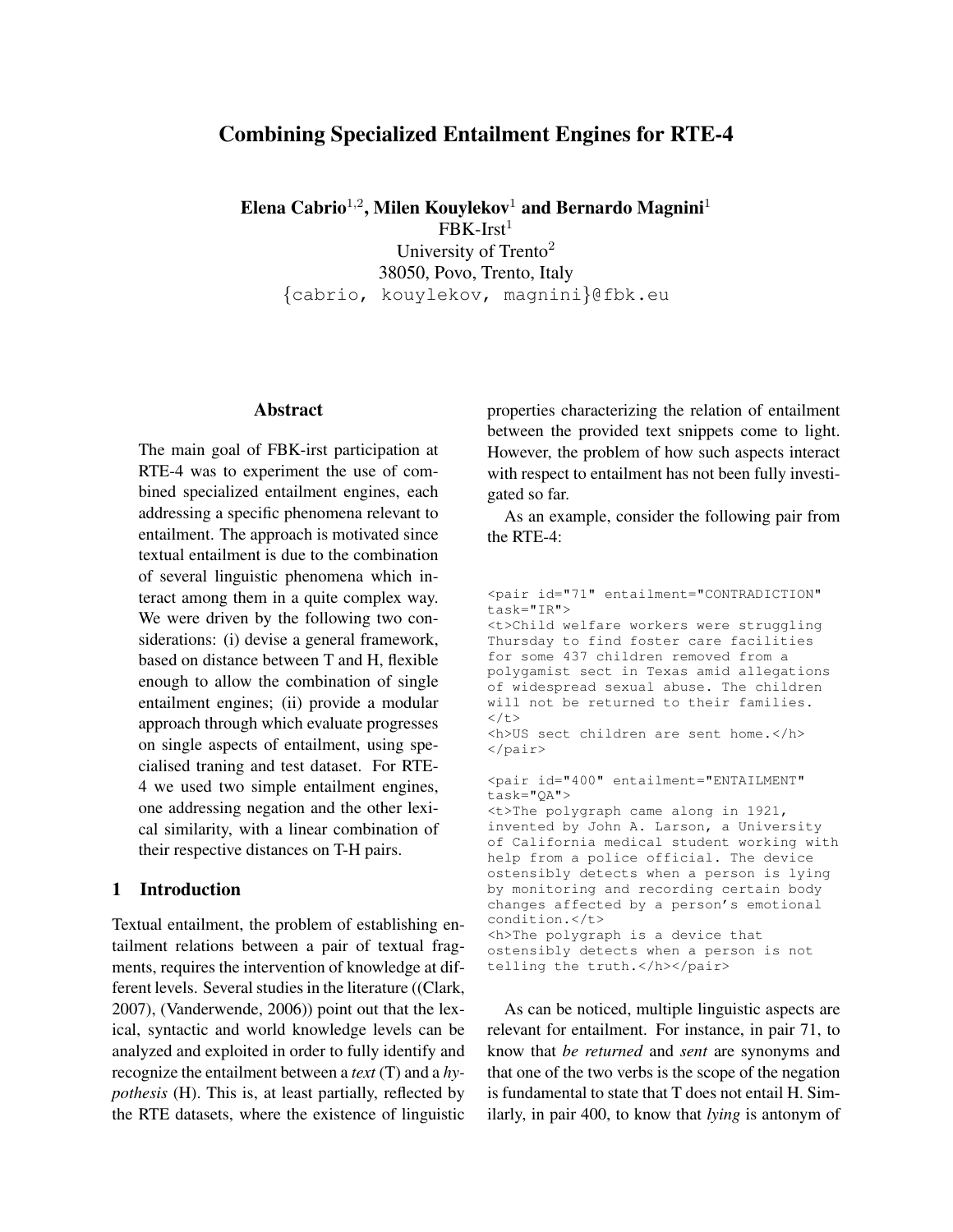*telling the truth*, and that the antonym is the scope of the negation allows to state that there is entailment between T and H.

The main goal of FBK-irst participation at RTE-4 was to experiment the use of combined specialized entailment engines, each addressing a specific phenomena relevant to entailment. We were driven by the following two considerations: (i) devise a general framework, based on distance between T and H, flexible enough to allow the combination of single entailment engines; (ii) provide a modular approach through which evaluate progresses on single aspects of entailment, using specialised traning and test dataset. For RTE-4 we used two simple entailment engines, one addressing negation and the other lexical similarity, with a linear combination of their respective distances on T-H pairs.

The paper is structured as follows. Section 2 introduces our approach to RTE, and provides details on the architecture of the system. Section 3 and Section 4 describe the specialized entailment engine we have implemented so far, while Section 5 discusses the results we have obtained in the RTE4 Challenge. Section 6 concludes the paper drawing final remarks and presents some directions for future works.

### 2 System overview

The EDITS system (Edit Distance Textual Entailment Suite) assumes that the distance between *text* and *hypothesis* is a characteristic that separates the positive pairs, for which entailment holds, from the negative pairs, for which entailment does not hold (see also (Kouylekov and Magnini, 2006)). Such distance is computed as the cost of the editing operations (*i.e.* insertion, deletion and substitution) which are required to transform the text T into the hypothesis H. Each edit operation on two text fragments A and B (denoted as  $A \rightarrow B$ ) has an associated cost (denoted as  $\gamma(A \rightarrow B)$ ). The entailment score for a *text-hypothesis* pair is calculated on the minimal set of edit operations that transform T into H. An entailment relation is assigned to a T-H pair only if the overall cost of the transformations is below a certain threshold empirically estimated over training data.

#### 2.1 System architecture

The idea underlying our approach is to have different independent entailment engines, each of which able to deal with an aspect of the language variability (*e.g.* negation, modals). In every engine, the cost of edit operations should be defined according to the specific linguistic phenomenon it should cope with. The cost schemes of the different specialized engines are designed in order not to intersect. If the costs of the edit operations are set as not 0 for a certain phenomena, they are set as 0 for the aspects that are considered by another module.

The output of the whole system is therefore defined by the sum of the edit distances produced by each module, as showed in Figure 1.



Figure 1: EDITS System.

In the entailment score function reported in Figure 1, the sum of the distances between T and H provided by each module  $d(T, H)_{all}$  is divided for  $\gamma_{\text{nomap}}(T, H)_{all}$ , i.e. the sum of the *no mapping* distances equivalent to the cost of inserting the entire text of H, and deleting the entire text of T. The entailment score function has a range from 0 (when T is identical to H), to 1 (when T is completely different from H).

As introduced before, although the different linguistic phenomena can be dependent on each other in different and complex ways, for the time being we decided to sum the specialized modules, postponing to future work the open issue of how to combine them according to the dependencies.

Each EDITS is composed by the following modules, showed in Figure 2: (i) a distance algorithm, which determines the best (less costly) sequence of edit operations (insertion, deletion and substitution) that allow to transform  $T$  into  $H$ ; (ii) a cost schema, that determines the cost of the three edit operations,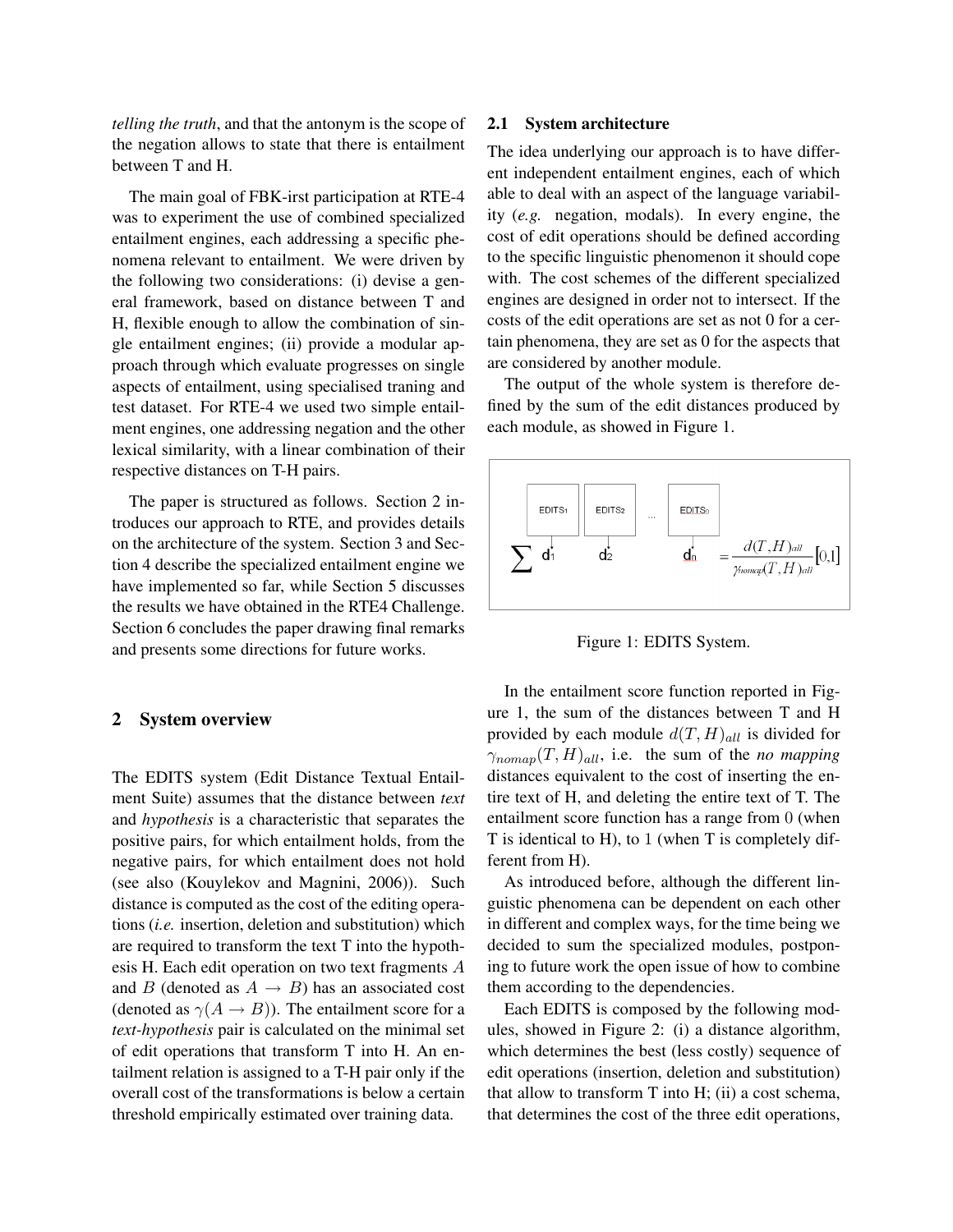and (iii) a set of entailment rules, each with a probability associated representing the degree of confidence of the rule. In EDITS, entailment rules can be at different levels (e.g. lexical, syntactic, etc.) and can be either generated from existing resources (e.g. WordNet) or manually defined.





### 2.2 Algorithms

For RTE4, two distance-based algorithms have been used: Linear Distance and Tree Edit Distance.

Linear Distance (LD) As for Linear Distance, *Levenshtein Distance* has been applied to RTE (Kouylekov and Magnini, 2006), by converting both T and H into sequences of words. Accordingly, edit operations have been defined as follows:

- Insertion  $(\Lambda \rightarrow A)$ : insert a word A from hypothesis into text.
- **Deletion**  $(A \rightarrow \Lambda)$ : delete a word A from T.
- Substitution  $(A \rightarrow B)$ : substitute a word A from T with a word B from H.

Tree Edit Distance (TED) As regards Tree Edit Distance, we have proposed an implementation for RTE based on (Zhang and Shasha, 1990), where the dependency trees of both T and H are considered (Kouylekov and Magnini, 2006). Edit operations are defined in the following way:

• Insertion  $(\Lambda \rightarrow A)$ : insert a node A from the dependency tree of H into the dependency tree of T. When a node is inserted it is attached to the dependency relation of the source label.

- Deletion  $(A \rightarrow \Lambda)$ : delete a node A from the dependency tree of T. When A is deleted all its children are attached to the parent of A. It is not required to explicitly delete the children of A, as they are going to be either deleted or substituted in a following step.
- Substitution  $(A \rightarrow B)$ : change the label of a node A in the source tree into a label of a node B of the target tree. In case of substitution the relation attached to the substituted node is changed with the relation of the new node.

# 2.3 Combining specialized Cost Schemes for Edit Operations

The core of the edit distance approach is the mechanism for the definition of the cost of edit operations. This mechanism is defined separately from the distance algorithm and should reflect the knowledge of the user about the processed data. The principle behind it is to capture certain phenomena that facilitate the algorithm to assign small distances to positive T-H pairs, and large distances to negative pairs. Different semantic representations of the text allow different ways of defining the cost of edit operations. In the following sections we describe the EDITS engines implemented so far.

# 3 EDITSneg

As introduced before, the model is composed by the sum of different independent EDITS modules, each of which should be able to deal with a specific phenomena of the language variability. The first module that has been implemented works on the negative polarity items (NPIs) issue.

Some of the systems presented in the previous editions of the RTE challenges attempted specific strategies to afford this matter. For instance, (Snow, 2006) presents a framework for recognizing textual entailment that focuses on the use of syntactic heuristics to recognize false entailment. Among the others, heuristics concerning negation mismatch and antonym match are defined. More recently, in (Tatu, 2007) the logic representation of sentences with negated concepts was altered to mark as negated the entire scope of the negation. In particular, (Harabagiu, 2006) focuses on contradictions that originate when using negation, antonymy, and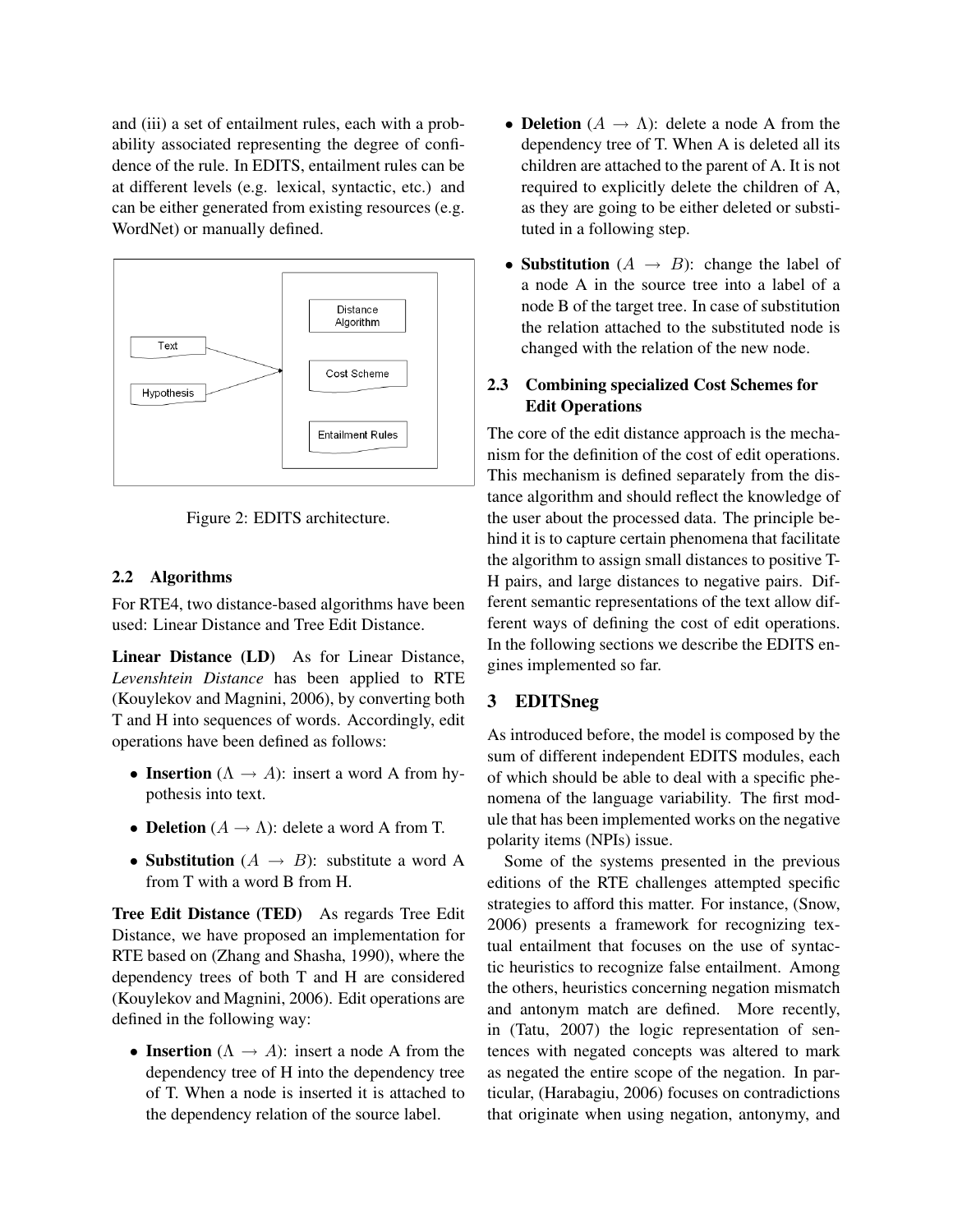semantic and pragmatic information associated with the *contrast* discourse relation.

In conformity with the system architecture described in Section 2.1, EDITSneg is composed by a cost schema that sets specific costs for edit operations concerning negation (as shown in Example 1), and uses the Linear Distance algorithm (Levenshtein distance calculated on tokens) to determine the less costly sequence of edit operations that allow to transform T into H.

Example 1: Rule of the cost schema (for insertion).

```
<!--Insertion of a token (that is preceded
by a negation) from H in T -->
<rule name="insertion_negatedword">
<right><syntax><token><text>\$VAR{A}</text>
<attribute name="HasNegation">TRUE
</attribute></token></syntax></right>
<score>30</score>
\langlerule>
```
The underlying intuition is that assigning high costs to edit operations that involve negative polarity items should prevent the system to assign positive entailment to a T-H pair in which one of the two fragments contradicts (is negated by) the other. For this reason, the evaluation measure rewarded is *precision no*. In this schema, all other words but the negative polarity items have a zero cost of insertion, deletion and substitution.

We process negation focusing on direct licensors of negation such as overt negative markers (*not*, and the bound morpheme *n't*), negative quantifiers (*no*, *nothing*), strong negative adverbs (*never*). Also contradictions arising from the use of antonyms are taken into consideration. The preprocessing module annotates the output of TextPro (Pianta, 2008) with other linguistic information: detection of negated words (the attribute *"HasNegation"* is added to the words that are preceded by a negation) and antonymy information derived from WordNet (Fellbaum, 1998) (the attribute *"HasAntonym"* is added to the words in T that has an antonym in H and viceversa).

## 3.1 Experiments on an *ad hoc* dataset for negation

In order to make experiments on the negation phenomena, an artificial balanced dataset has been built. It is composed of 66 T-H pairs (32 entailment *yes*; 34 entailment *no*). The words of the two fragments T and H are aligned and there are no differences between T and H except for the presence of direct licensors of negation or antonyms (both in T and H; only in T and not in H or viceversa; neither in T nor in H). This criterion has been chosen in order to avoid other linguistic phenomena influencing the decisions of the system. The text snippets T have been extracted shortening or simplifying T or H fragments of previous versions of RTE datasets, and snippets H have been added according to the defined criteria, as shown in Example 2.

#### Example 2: Negation dataset.

```
<pair id="1" entailment="NO">
<t>ECB spokeswoman, Regina Schueller
worked for Italy's La Repubblica
newspaper.</t>
<h>ECB spokeswoman, Regina Schueller
never worked for Italy's La Repubblica
newspaper.</h>
<pair id="7" entailment="NO">
<t>Sudan refused to allow U.N. troops
in Darfur.</t>
<h>Sudan accepted to allow U.N. troops
in Darfur.</h>
</pair>
```
Data concerning the results of EDITSneg on the negation dataset are reported in Table 1.

|             |                  | EDITS_neg |
|-------------|------------------|-----------|
|             | <b>Precision</b> | 0.710     |
| dataset-neg | Recall           | 0.870     |
|             | <b>F-measure</b> | 0.782     |
|             | <b>Accuracy</b>  | 0.772     |

Table 1: *Results on the negation dataset.*

In most of the cases, the system fails when antonymy information extracted from WordNet is incomplete, and when a consideration of the syntactic structure of the sentence is unavoidable to be able to assign the correct entailment relation (e.g. *No other details were available* entails *Other details were not available*).

To improve the precision, it would be worth processing the dataset with a parser and exploiting syntactic information for the annotation of the scope of negation in the individual sentences (this would also reduce the number of the *false negative* produced by the system, as discussed in Section 5).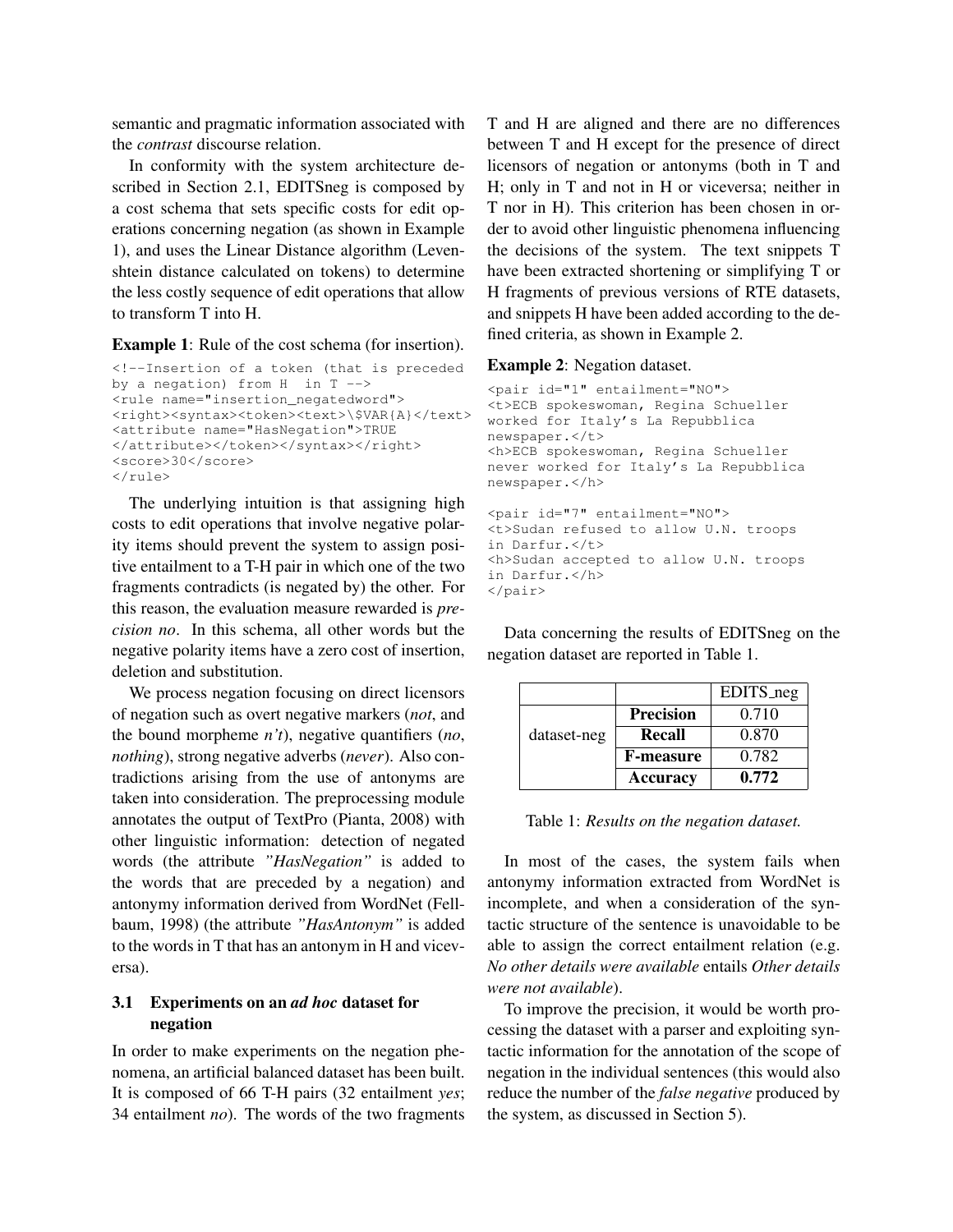## 4 EDITSlex

The second module that we are going to implement deals with lexical similarity. EDITSlex is composed by: i) a cost schema that sets specific costs for edit operations considering WordNet similarities among words; ii) the Linear Distance algorithm (Levenshtein distance calculated on tokens); iii) a set of entailment rules (with a probability associated representing the degree of confidence of each rule) generated exploiting the WordNet similarity (Pedersen, 2004) between the tokens in T and H, as described below.

For RTE4, EDITlex is not yet set as an independent module, but it is integrated in a more general system that considers all but the negation phenomena (EDITSall-but-neg), plus WordNet similarities. EDITSall-but-neg computes the costs of the edit operations basing on the following cost scheme:

$$
\gamma(\Lambda \to A) = length(T)
$$
  
\n
$$
\gamma(A \to \Lambda) = length(H)
$$
  
\n
$$
\gamma(A, B) = \begin{cases}\n0 & A = B \\
\gamma_{i+d}(A \to B) * (1 - p_{A \to B}) & A \to B \\
\gamma_{i+d}(A \to B) & otherwise\n\end{cases}
$$

The cost of the insertion of a text fragment from H in T is equal to the length (*i.e.* the number of words) of T, and the deletion of a text fragment from T is equal to the length of H. The substitution cost is set to the sum of the insertion and the deletion of the text fragments, if they are not equal. This means that the algorithm would prefer to delete and insert text fragments rather than substituting them, in case they are not equal<sup>1</sup>. Setting the insertion and deletion costs respectively to the length of T and H is motivated by the fact that a shorter text T should not be preferred over a longer one T' while computing their overall mapping costs with the hypothesis H. Setting the costs to fixed values would in fact penalize longer texts (due to the larger amount of deletions needed) even though they are very similar to H.

As introduced before, in this system we estimate the cost of substitutions using WordNet similarity (Pedersen, 2004), a method that provide a quantitative measure of the degree to which two word senses are related. Among the different measures of relatedness that have been implemented in this software

package, we choose the Adapted Lesk (Extended Gloss Overlaps). It works by finding overlaps in the glosses of the two synsets: the relatedness score is the sum of the squares of the overlap lengths.

$$
sub_{Lesk}(A \to B) = \begin{cases} 0 & sim < 100\\ \frac{sim}{500} & 100 < sim < 500\\ 1 & sim > 500 \end{cases}
$$

where *sim* is the value of the lexical similarity between A and B.

### 5 Results on RTE4 dataset and discussion

Our official results at RTE-4 Challenge are shown in Table 2. We submitted three runs for the twoway RTE task: the first one with EDITSneg, the second one with a combined system (EDITSneg+ ED-ITSallbutneg) and the third one with our standard system.

|      |         |        | First run $\vert$ Second run | $\perp$ Third run |
|------|---------|--------|------------------------------|-------------------|
| RTE4 | Acc     | 0.54   | 0.546                        | 0.57              |
|      | Avg pr. | 0.4946 | 0.5516                       | 0.553             |

Table 2: *Results on RTE 4*

Concerning the first two runs, we participated in the RTE challenge as a way to understand what our specialized modules could do with respect to more general systems of textual entailment.

Figure 3 shows the behaviour of EDITSneg on the RTE4 dataset.



Figure 3: *Behaviour of EDITSneg on RTE4 dataset.*

As can be seen, we answered very few of the questions: only 164 of the possible 1000 pairs contained

 $1$ This remains valid for all the costs schemes.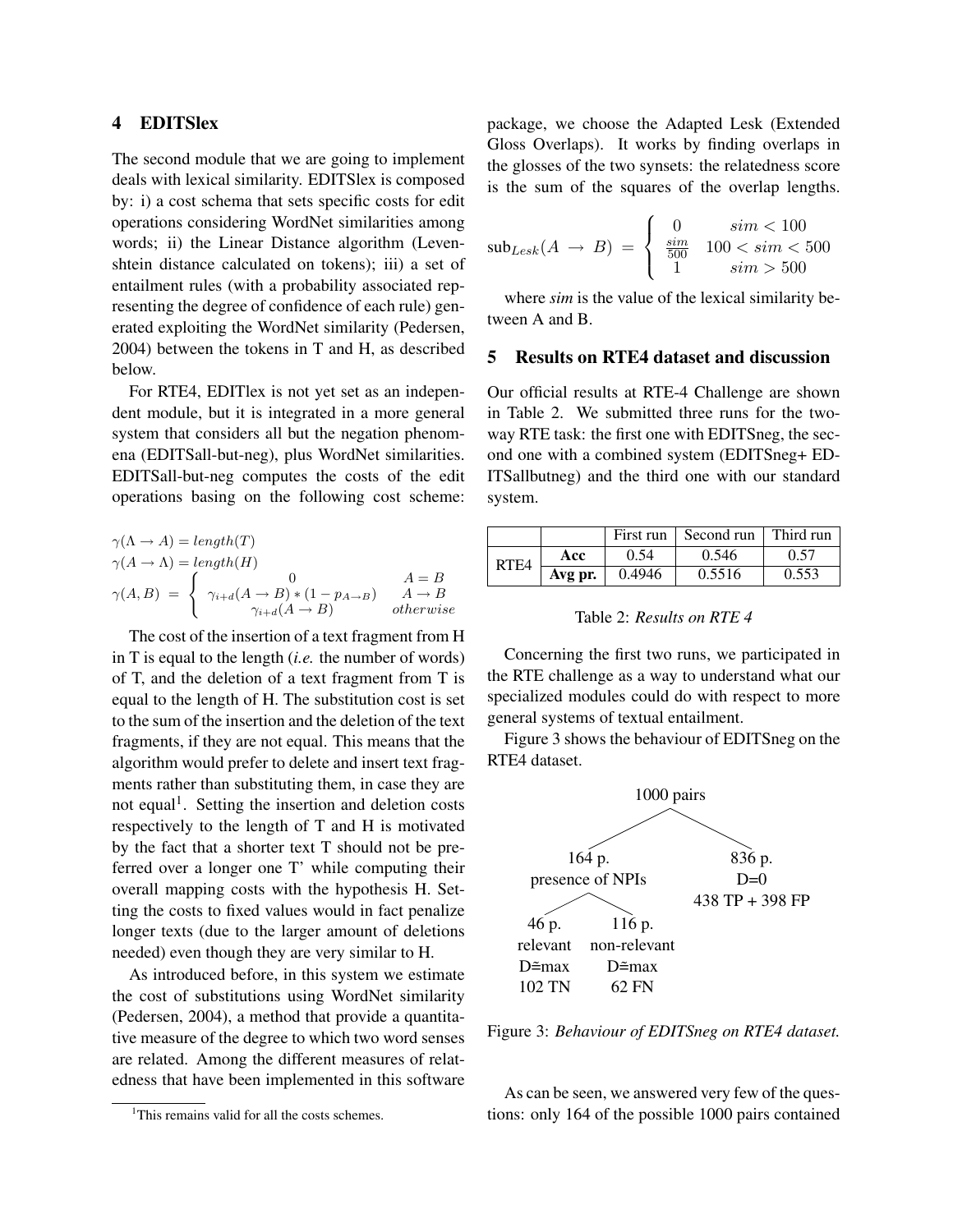negative polarity items, and the system assigned a *no entailment* answer. Among these, only for 64 pairs the detection of direct licensors of negation or of antonyms was crucial for a correct answer, as shown in Example 3.

#### Example 3: Negation in RTE 4 dataset.

```
<pair id="107" entailment="CONTRADICTION"
task="IR">
<t>Giles Chichester's position was viewed
as untenable partly because he had been
given the job of a sleazebuster by Mr
Cameron to ensure the integrity of Tory MEP
expenses. He is not the leader of the Tory
MEPs. < /t<h>Giles Chichester is the leader of the
Tories MEPs.</h></pair>
<pair id="167" entailment="CONTRADICTION"
task="IR">
<t>R. Kelly was acquitted of child porno-
graphy after the star witness Van Allen was
discredited after admitting she once stole
Kelly's \$20,000 diamond-studded watch from
a hotel.</t>
```
<h>R. Kelly was convicted for child pornography.</h></pair>

In other cases, the presence of negation was accidental but we assigned wrongly high costs to edit operations generating *false negatives*. As introduced before, exploiting syntactic information deriving from marking as negated the entire scope of the negation would improve the precision of the system.

The second run was performed by a combined system, that joins the results of EDITS-neg (the system used in our first run) to the results of a more general system that considers all but the negation phenomena (EDITSall-but-neg). The two runs do not differ significantly, even if some improvements can be noticed. We expect that adding more specialized engines, and therefore taking into consideration a higher number of linguistics aspects, will enable us to obtain better results.

For the third run we used the distances calculated by several distance algorithms and cost estimation functions combined using Support Vector Machine learning algorithm to recognize entailment. The distance algorithm used are: Linear Distance, Tree Edit Distance, Longest Common Subsequence and Word Overlap. We use this run to test whether different approaches for the calculation of edit costs can perform in complementary manner. Although for the time being this system performs better than the combined system 2, the accuracy on RTE4 was lower than the accuracy calculated on the previous versions of RTE datasets. This can be caused by the fact that this system considers only lexical similarities, therefore the accuracy on a completely unknown test set (not related to a provided training set, as in the previous RTE Challenges) can decrease.

#### 6 Conclusions and future works

We have presented an approach for RTE based on different independent specialized entailment engines (EDITS), each of which able to deal with a specific phenomena of the language variability.

In the future we plan to extend the model adding other specialized engines, focusing on other linguistic phenomena such as the modals or the active/passive syntactic construction. Future work will also concentrate on the open issue of how to combine the specialized entailment engine according to the dependencies of the linguistic phenomena involved.

Acknowledgements. This work has been developed under the EU-FP6 QALL-ME project.

#### References

- Peter Clark, William R. Murray, John Thompson, Phil Harrison, Jerry Hobbs, Christiane Fellbaum. 2007. *On the Role of Lexical and World Knowledge in RTE3*. Proceedings of the ACL-PASCAL Workshop on Textual Entailment and Paraphrasing. 28-29 June 2007, Prague (Czech Republic).
- Christiane Fellbaum, editor. 1998. *WordNet: An Electronic Lexical Database*. Language, Speech and Communication. MIT Press.
- Sanda M. Harabagiu, Andrew Hickl, and V. Finley Lacatusu. 2006. *Negation, Contrast and Contradiction in Text Processing*. AAAI.
- Milen Kouylekov, and Bernardo Magnini. 2006. *Combining Lexical Resources with Tree Edit Distance for Recognizing Textual Entailment.* In Quiñonero-Candela et al., editors, MLCW 2005, LNAI Volume 3944. Springer-Verlag.
- MTed Pedersen, Siddharth Patwardhan, and Jason Michelizzi. 2004. *Word-Net::Similarity - Measuring*